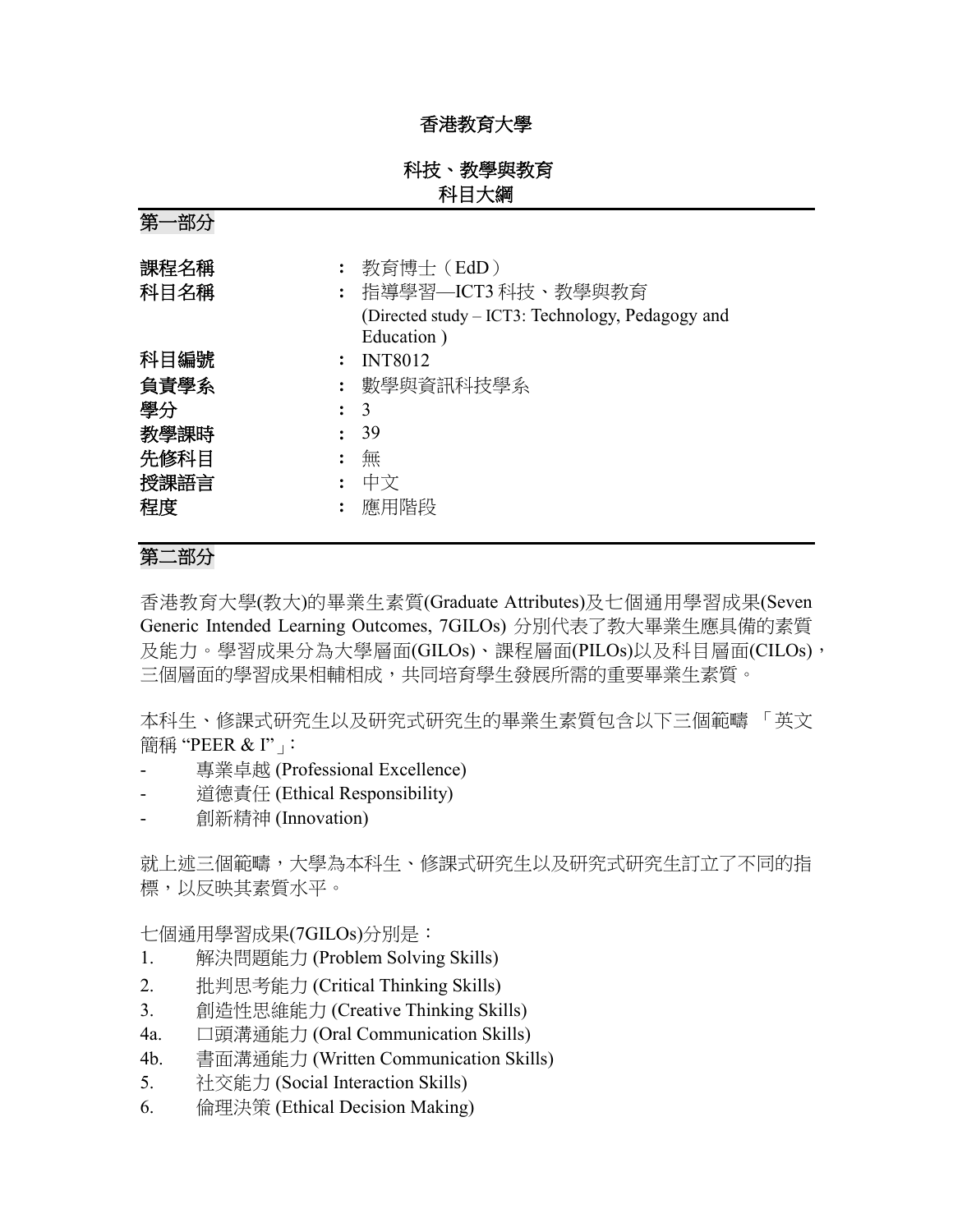#### 7. 全球視野 (Global Perspectives)

### **1.** 科目概要

近十年來,科技的迅速發展極大地改變了學校教育的推行。本課程旨在促使學 生瞭解在二十一世紀,科技、教學和素質教育之間的共生關係。課程目標在於 介紹素質教育中當代技術媒介教學的理論知識與實踐技能,激發學生反思當前 學校教育中科技的教學應用的優缺點,並提供有關未來科技應用的見解,以便 在二十一世紀推行素質教育。

#### **2.** 預期學習成果

成功完成本課程後,學生應能夠:

- 成果一:意識到利用科技提高二十一世紀學校教育質量的潜力;
- 成果二:辨識學校教育的變化模式以應對新興的數碼世界;
- 成果三:辨識推行素質教育中當代科技媒介教學的常用科技與實踐方案;
- 成果四:綜合當代科技媒介教學的理論框架,如科技教學內容知識(TPCK)框 架;
- 成果五:反思在學校教育中科技的教學應用尚有不足的领域;
- 成果六:探索提高二十一世紀學校教育質量的科技教學整合策略。

#### **3.** 內容、預期學習成果及教與學活動

| 教授内容             | 預期學習    | 教與學活動             |
|------------------|---------|-------------------|
|                  | 成果      |                   |
|                  | (CILOs) |                   |
| 科技在二十一世紀學校教育中的教學 | 成果一     | 講師主導的問答、小組<br>講座、 |
| 价值               | 成果二     | 協作                |
|                  |         |                   |
|                  |         |                   |
| 科技在學校教育中的教學應用現狀  | 成果二     | 講座、講師主導的問答        |
|                  |         |                   |
|                  |         |                   |
| 關於以當代科技媒介教學支援素質教 | 成果三     | 講座、講師主導的問答        |
| 育的理論介紹           | 成果四     |                   |
|                  |         |                   |
| 在學校教育中,從國際視角擴展教學 | 成果四     | 指導性研究活動           |
| 模式,應對新興的數碼世界     | 成果五     |                   |
|                  |         |                   |
| 為應對新興的數碼世界,素質教育中 | 成果六     | 指導性研究活動           |
| 科技教學整合的未來趨勢      |         |                   |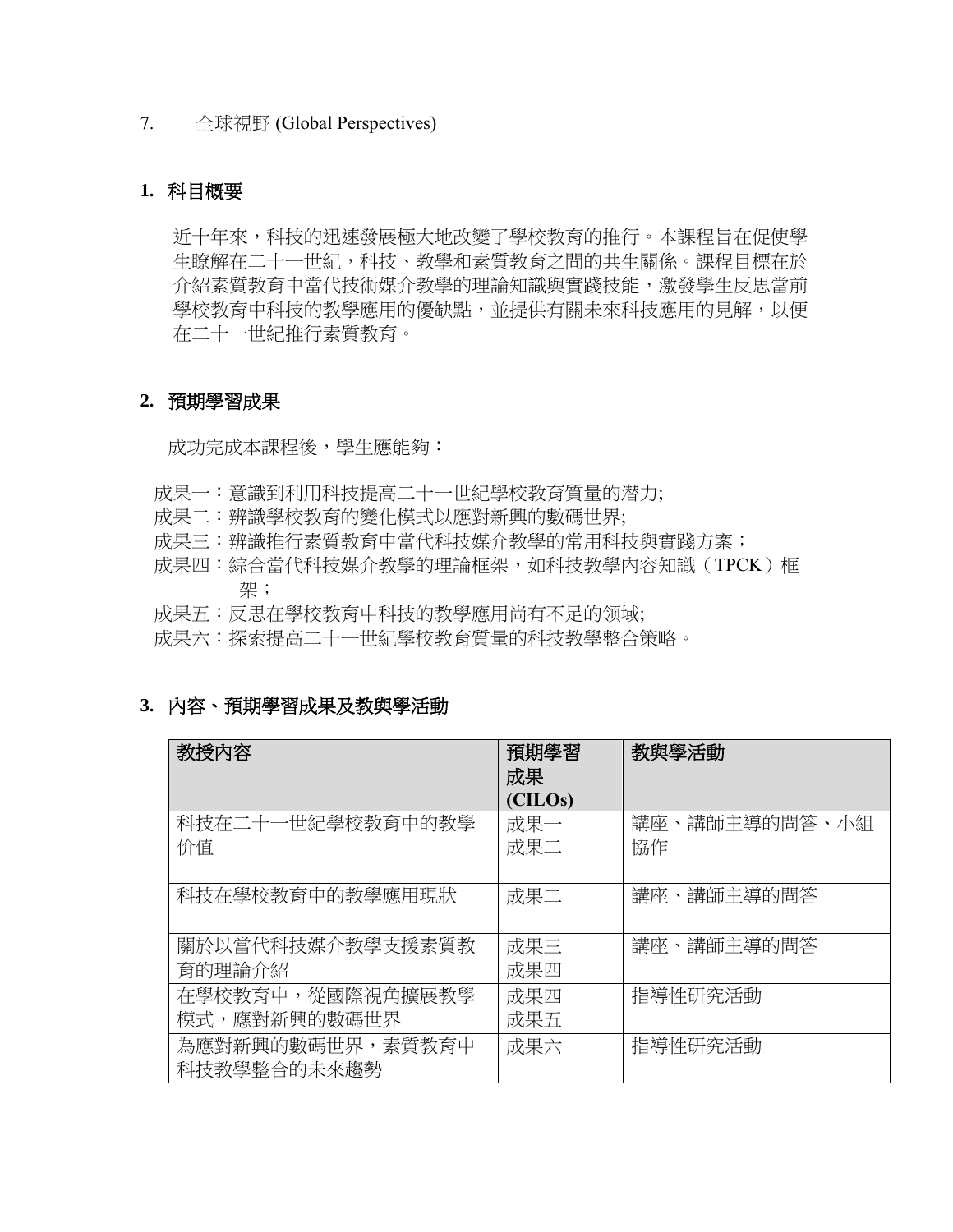#### **4.** 評核

| 評核課業                | 所佔比重    | 預期學習成果 (CILOs) |
|---------------------|---------|----------------|
| 學生須撰寫一篇基於文獻綜述的文章,批判 | $100\%$ | 成果三            |
| 性地分析素質教育與科技媒介教學法的適當 |         | 成果四            |
| 使用(4000-5000 字 )。   |         | 成果五            |
|                     |         | 成果六            |

#### **5.** 指定教科書

無

#### **6.** 推薦書目

- Barron, A. E., Ivers, K. S., Lilavois, N., & Wells, J. A. (2006). *Technologies for education: a practical guide (5th ed.)*. Westport, CT: Libraries Unlimited.
- Bell, A. (2007). *Handheld computers in schools and media centers*. Worthington, OH: Linworth Pub., Inc.
- Bitter, G. G., & Legacy, J. M. (2008). *Using technology in the classroom (7th ed.)*.Boston, MA: Pearson/Allyn and Bacon Publishers.
- Bonk, C. J., & Graham, C. R. (Eds.). *Handbook of blended learning: global perspectives, local designs*. San Francisco, CA: Pfeiffer Publishing.
- Bray, M. (2004). *Technology and the diverse learner: a guide to classroom practice*. Thousand Oaks, CA: Corwin Press.
- Debevec, K., Shih, M. Y., & Kashyap, V. (2006). Learning strategies and performance in a technology integrated classroom. *Journal of Research on Technology in Education*, *38*(3), 293-307.
- Fischer, F., Kollar, I., Mandl, H., & Haake, J. M. (2007). *Scripting computersupported collaborative learning: cognitive, computational and educational perspectives*. New York: Springer.
- Jewitt, C. (2006). *Technology, literacy and learning: a multimodal approach.* London: Routledge.
- Knight, C., Knight, B. A., & Teghe, D. (2006). Releasing the pedagogical power of information and communication technology for learners: a case study. *International Journal of Education and Development using Information and Communication Technology, 2*(2), 27-34.
- Kong, S. C. (2007). The development and validation of an information literacy model for Hong Kong students: key issues in the professional development of teachers for capacity building. *Technology,* Pedagogy and Education, 16(1), 57-75.
- Lim, C. P., & Chai, C. S. (2008). Teachers' pedagogical beliefs and their planning and conduct of computer-mediated classroom lessons. *British Journal of Educational Technology*, *39*(5), 807-828.
- Mishra, P., & Koehler, M. J. (2006). Technological Pedagogical Content Knowledge: A new framework for teacher knowledge. *Teachers College Record. 108*(6), 1017-1054.
- Nilsson, M., & Nocon, H. (2005). *School of tomorrow: teaching and technology in local and global communities*. Oxford, England: Peter Lang.
- Osguthorpe, R. T., & Graham, C. R. (2003). Blended learning environments. *Quarterly*